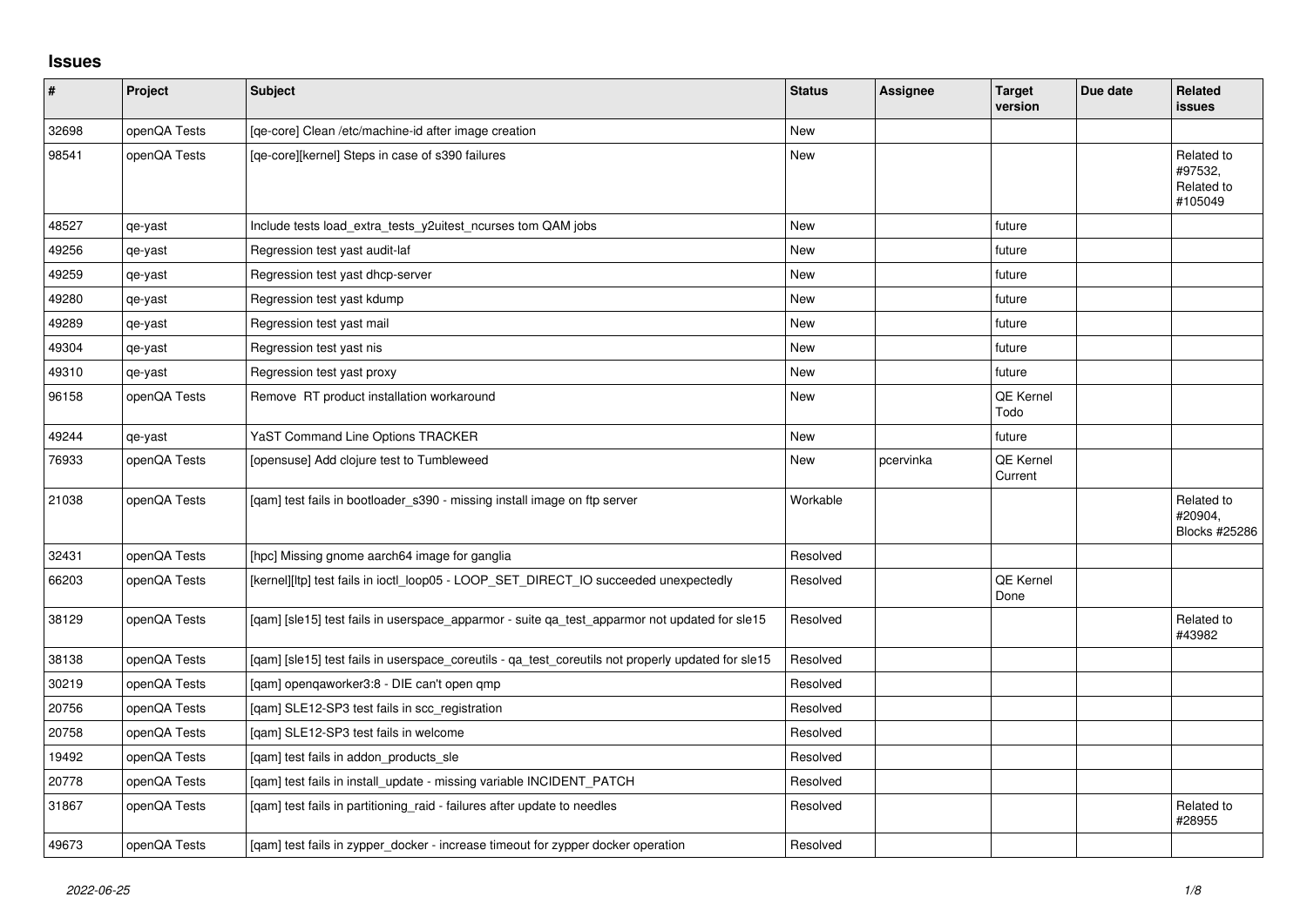| $\sharp$ | Project        | Subject                                                                                                   | <b>Status</b> | <b>Assignee</b> | <b>Target</b><br>version | Due date   | Related<br>issues                                                         |
|----------|----------------|-----------------------------------------------------------------------------------------------------------|---------------|-----------------|--------------------------|------------|---------------------------------------------------------------------------|
| 34258    | openQA Tests   | [qam][sle] test fails in updates_packagekit_gpk                                                           | Resolved      |                 |                          |            |                                                                           |
| 91076    | openQA Tests   | Test fails in install_ltp - 32bit version dependency on libmnl                                            | Resolved      |                 | <b>QE Kernel</b><br>Done |            |                                                                           |
| 28297    | openQA Tests   | [qam] test fails in firefox_developertool - missed click                                                  | Resolved      | bfilho          |                          |            | Related to<br>#33781                                                      |
| 57266    | openQA Project | Forbid test suite name changes if used in job groups                                                      | Resolved      | cdywan          | Done                     |            |                                                                           |
| 28288    | openQA Tests   | [gam] test fails in firefox headers - missed keys on input                                                | Resolved      | coolo           |                          |            |                                                                           |
| 30388    | openQA Project | [qam] openqaworker10:4 - worker fail all tests - qemu instances are left behind                           | Resolved      | dasantiago      | Done                     |            | Related to<br>#30595,<br>Related to<br>#30700, Has<br>duplicate<br>#31126 |
| 20760    | openQA Tests   | [qam] SLE12-SP3 test fails in add_update_test_repo                                                        | Resolved      | dasantiago      |                          |            |                                                                           |
| 46109    | openQA Tests   | [qam] test fails in addon_products_via_SCC_yast2                                                          | Resolved      | dheidler        |                          |            | Related to<br>#44252                                                      |
| 67108    | openQA Tests   | [qam] test fails in install - incorrect job configuration XFSTESTS_REPO                                   | Resolved      | dzedro          |                          |            |                                                                           |
| 28291    | openQA Tests   | [qam] test fails in firefox_passwd - incorrectly typed password                                           | Resolved      | emiura          |                          |            |                                                                           |
| 89966    | openQA Tests   | [qe-core] Test kernel_multipath tries to install fixed version of mdadm                                   | Resolved      | geor            | QE-Core:<br>Ready        |            |                                                                           |
| 48362    | openQA Tests   | [qam] test fails in supportutils - remove pam check                                                       | Resolved      | hurhaj          |                          |            |                                                                           |
| 49418    | openQA Tests   | [qe-asg][qem] test fails in cluster_md                                                                    | Resolved      | jadamek         |                          |            |                                                                           |
| 49295    | qe-yast        | [qam][newt][yast2-nfs-client] Regression test yast nfs                                                    | Resolved      | jgwang          |                          |            |                                                                           |
| 49313    | qe-yast        | [qam][newt][yast2-rdp] Regression test yast rdp                                                           | Resolved      | jgwang          |                          |            |                                                                           |
| 48467    | openQA Tests   | [qam][sle] test fails in zypper_lifecycle_toolchain - increase timeout for installation                   | Resolved      | martinsmac      |                          | 2019-03-16 | Is duplicate of<br>#47228                                                 |
| 65627    | openQA Project | [kernel] Job fails to download LTP asset file                                                             | Resolved      | MDoucha         | QE Kernel<br>Done        |            | Related to<br>#66007                                                      |
| 65067    | openQA Tests   | [kernel] test fails in clone301                                                                           | Resolved      | metan           | QE Kernel<br>Done        |            |                                                                           |
| 20904    | openQA Tests   | [qam] - test fails in bootloader_s390 - ftp is missing install medium                                     | Resolved      | mgriessmeier    |                          |            | Related to<br>#21038                                                      |
| 34255    | openQA Tests   | [sle] test fails in kdump_and_crash - fail related to ruby2.1-rubygem-nokogiri                            | Resolved      | mgriessmeier    |                          |            | Related to<br>#34777                                                      |
| 49265    | qe-yast        | [qam][maint][yast2-storage][yast2-storage-ng] Regression test yast disk                                   | Resolved      | mgrifalconi     |                          |            |                                                                           |
| 49286    | qe-yast        | [qam][newt][yast2-lang] Regression test yast language                                                     | Resolved      | mgrifalconi     |                          |            |                                                                           |
| 38066    | openQA Tests   | [qam] [sle] [functional] test fails in application_starts_on_login - failure after check_screen<br>change | Resolved      | okurz           |                          |            |                                                                           |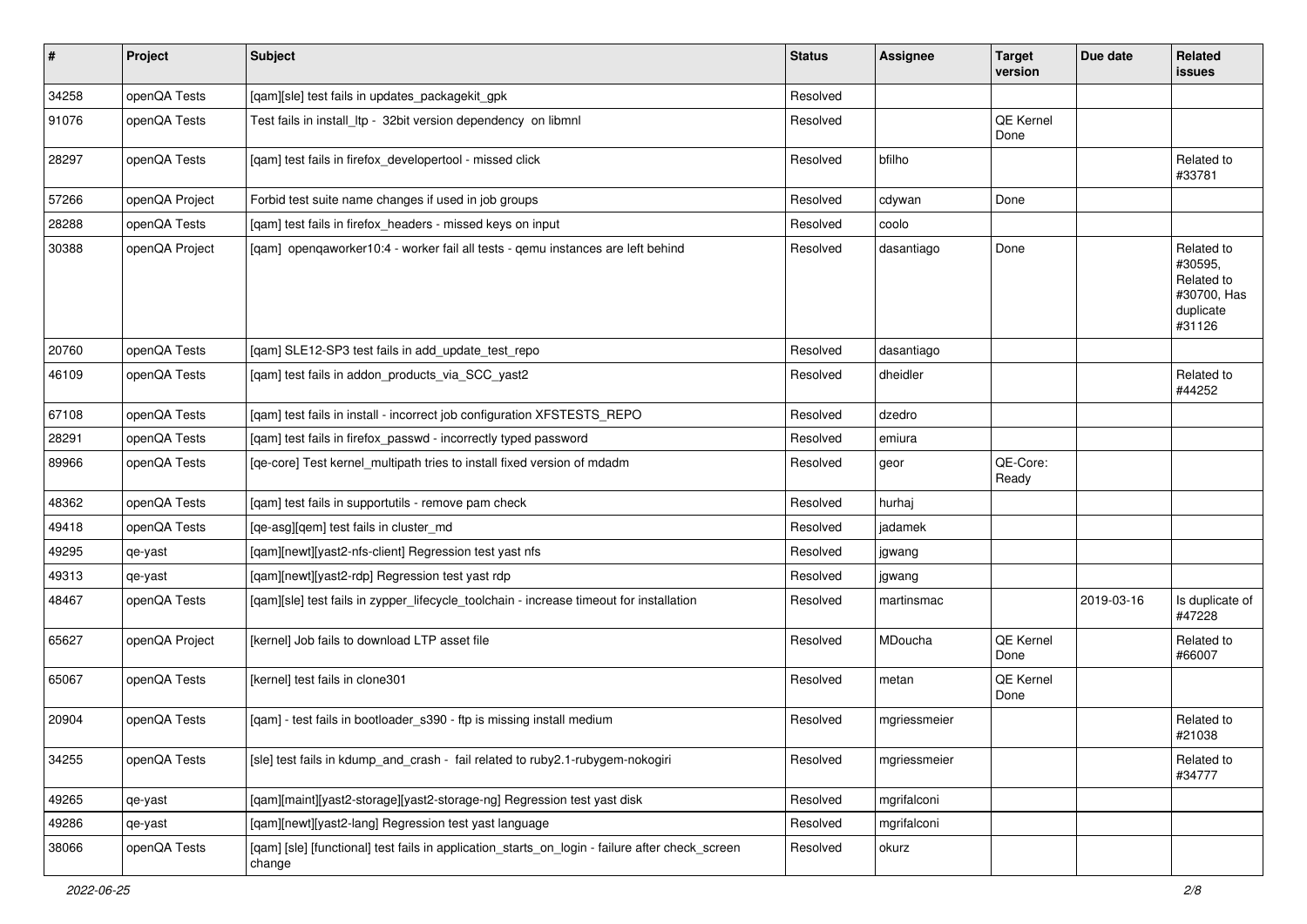| $\sharp$ | Project      | <b>Subject</b>                                                                                            | <b>Status</b> | <b>Assignee</b> | <b>Target</b><br>version | Due date | Related<br><b>issues</b>                                                                           |
|----------|--------------|-----------------------------------------------------------------------------------------------------------|---------------|-----------------|--------------------------|----------|----------------------------------------------------------------------------------------------------|
| 38069    | openQA Tests | [gam] [sle] [functional] test fails in pidgin_IRC - failure after check_screen change                     | Resolved      | okurz           |                          |          |                                                                                                    |
| 30033    | openQA Tests | [gam] test fails in libreoffice mainmenu components - ttyS0 permission denied                             | Resolved      | okurz           |                          |          | Related to<br>#29940                                                                               |
| 19486    | openQA Tests | [qam][sle][functional][s390] test fails in install_update -> consoletest_setup types password to<br>early | Resolved      | okurz           |                          |          | Has duplicate<br>#19530, Has<br>duplicate<br>#19584                                                |
| 89990    | openQA Tests | Error on tests/kernel/run_ltp.pm: Can't locate sle/tests/kernel/run_ltp.pm                                | Resolved      | okurz           | Ready                    |          | Related to<br>#67723                                                                               |
| 37928    | openQA Tests | [QAM] [SLE 15] Migrate Itp tests in Updates to new runner                                                 | Resolved      | osukup          |                          |          |                                                                                                    |
| 20804    | openQA Tests | [gam] SLE12-SP3 test fails in system_role - incorrect content of variable MAINT_TEST_REPO                 | Resolved      | osukup          |                          |          |                                                                                                    |
| 31699    | openQA Tests | [qam] test fails in scc_registration - failing since scc_addons update                                    | Resolved      | osukup          |                          |          |                                                                                                    |
| 57224    | openQA Tests | [kernel] - test fails in kdump_and_crash - pasword is not entered before grub                             | Resolved      | pcervinka       | QE Kernel<br>Done        |          |                                                                                                    |
| 39887    | openQA Tests | [kernel] [sle] [network] test fails in before_test - network failure                                      | Resolved      | pcervinka       | Done                     |          |                                                                                                    |
| 66188    | openQA Tests | [kernel] test fails in boot_ltp - increase timeout                                                        | Resolved      | pcervinka       | <b>QE Kernel</b><br>Done |          |                                                                                                    |
| 60746    | openQA Tests | [kernel] test fails in boot_to_desktop - increase timeout after password                                  | Resolved      | pcervinka       | QE Kernel<br>Done        |          |                                                                                                    |
| 60818    | openQA Tests | [kernel] test fails in kdump_and_crash - password prompt is not catched                                   | Resolved      | pcervinka       | QE Kernel<br>Done        |          |                                                                                                    |
| 60326    | openQA Tests | [kernel] test fails in multipath - update schedule                                                        | Resolved      | pcervinka       | QE Kernel<br>Done        |          |                                                                                                    |
| 56615    | openQA Tests | [kernel] test fails in tuned - error message for perf_bias failure is different on SLE15-SP1              | Resolved      | pcervinka       | QE Kernel<br>Done        |          |                                                                                                    |
| 60083    | openQA Tests | [kernel][functional] - test fails in boot_to_desktop - password is not entered                            | Resolved      | pcervinka       | <b>QE Kernel</b><br>Done |          |                                                                                                    |
| 57329    | openQA Tests | [kernel][functional] PowerVM console is not active all the time                                           | Resolved      | pcervinka       | QE Kernel<br>Done        |          | Related to<br>#54617.<br>Related to<br>#58220.<br>Related to<br>#14626, Has<br>duplicate<br>#62819 |
| 63943    | openQA Tests | [kernel][ltp] test fails in pkey01 - Setup hugepages before test execution                                | Resolved      | pcervinka       | QE Kernel<br>Done        |          | Related to<br>#63610                                                                               |
| 63610    | openQA Tests | [kernel][ltp][spvm] - test fails in pkey01 on spvm                                                        | Resolved      | pcervinka       | QE Kernel<br>Done        |          | Related to<br>#63943                                                                               |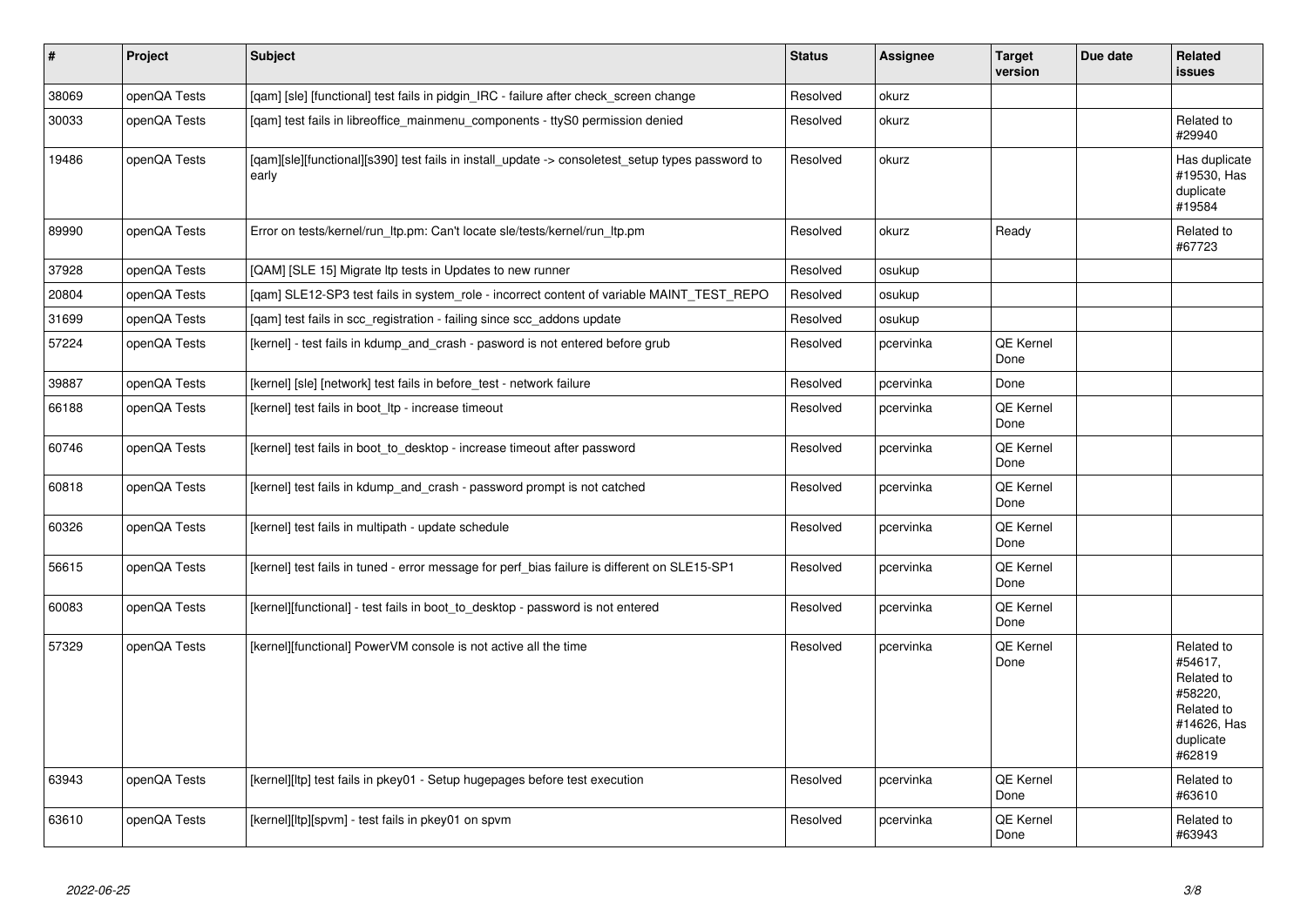| $\sharp$ | Project      | <b>Subject</b>                                                                              | <b>Status</b> | Assignee  | <b>Target</b><br>version | Due date | Related<br><b>issues</b> |
|----------|--------------|---------------------------------------------------------------------------------------------|---------------|-----------|--------------------------|----------|--------------------------|
| 64030    | openQA Tests | [kernel][ltp]spvm] test fails in boot_ltp - Not finished boot                               | Resolved      | pcervinka | QE Kernel<br>Done        |          |                          |
| 73099    | openQA Tests | [kernel][powervm] Test fails in install klp product - console is not switched               | Resolved      | pcervinka | QE Kernel<br>Done        |          |                          |
| 60182    | openQA Tests | [kernel][spvm] test fails in lvm_no_separate_home - update needles                          | Resolved      | pcervinka | QE Kernel<br>Done        |          |                          |
| 59954    | openQA Tests | [kernel][spvm] test fails in ga test klp - git should be git-core                           | Resolved      | pcervinka | QE Kernel<br>Done        |          |                          |
| 59226    | openQA Tests | [kernel]ltp][spvm][sporadic] test fails in boot_ltp - cat /tmp/ver_linux_before.txt timeout | Resolved      | pcervinka | <b>QE Kernel</b><br>Done |          | Related to<br>#59190     |
| 40181    | openQA Tests | [network] test fails in before test - wicked basic test fails on 15SP1                      | Resolved      | pcervinka | Done                     |          |                          |
| 32716    | openQA Tests | [ga]test fails in shutdown                                                                  | Resolved      | pcervinka |                          |          |                          |
| 37925    | openQA Tests | [QAM] [SLE 15] Make SLE-HPC product installation compatible with QAM update flow            | Resolved      | pcervinka | Done                     |          |                          |
| 38135    | openQA Tests | [qam] [sle15] test fails in userspace_bind - qa_test_bind is not updated for SLE15          | Resolved      | pcervinka | Done                     |          |                          |
| 20696    | openQA Tests | [qam] Make evolution_prepare_servers compatibile with openSUSE                              | Resolved      | pcervinka |                          |          | Related to<br>#19320     |
| 30127    | openQA Tests | [gam] test fails in application starts on login - dynamic space in needle                   | Resolved      | pcervinka |                          |          |                          |
| 31810    | openQA Tests | [qam] test fails in docker - disable docker tests on sle12-sp1                              | Resolved      | pcervinka |                          |          |                          |
| 33469    | openQA Tests | [qam] test fails in dstat - clean/update needles for dstat-fileoutput                       | Resolved      | pcervinka |                          |          | Related to<br>#32719     |
| 37093    | openQA Tests | [gam] test fails in evolution mail imap - remove workaround for bsc#1049387                 | Resolved      | pcervinka |                          |          |                          |
| 27901    | openQA Tests | [gam] test fails in evolution smoke - imap aol not responding                               | Resolved      | pcervinka |                          |          |                          |
| 27618    | openQA Tests | [qam] test fails in firefox_java - remote side changed appearance                           | Resolved      | pcervinka |                          |          |                          |
| 28528    | openQA Tests | [qam] test fails in groupwise - package is missing in ibs                                   | Resolved      | pcervinka |                          |          |                          |
| 20782    | openQA Tests | [gam] test fails in install_patterns - mariadb test tries to install devel packages         | Resolved      | pcervinka |                          |          |                          |
| 31180    | openQA Tests | [qam] test fails in kernel_kexec - migration to systemctl broke the test                    | Resolved      | pcervinka |                          |          |                          |
| 31309    | openQA Tests | [gam] test fails in libreoffice mainmenu components - needles should be updated             | Resolved      | pcervinka |                          |          |                          |
| 39536    | openQA Tests | [qam] test fails in patch_and_reboot - add missing variables for qam test issues            | Resolved      | pcervinka | Done                     |          |                          |
| 27244    | openQA Tests | [qam] test fails in select_patterns_and_packages - ha pattern is unselected                 | Resolved      | pcervinka |                          |          |                          |
| 27205    | openQA Tests | [qam] test fails in setup - failing needles in iscsi support server                         | Resolved      | pcervinka |                          |          |                          |
| 25926    | openQA Tests | [gam] test fails in sle2docker                                                              | Resolved      | pcervinka |                          |          |                          |
| 21048    | openQA Tests | [gam] test fails in tracker search in nautilus - keyboard press is not reaching target      | Resolved      | pcervinka |                          |          | Related to<br>#5830      |
| 41030    | openQA Tests | [qam] test fails in updates_packagekit_kde - zypper update requires additional install step | Resolved      | pcervinka |                          |          | Related to<br>#41396     |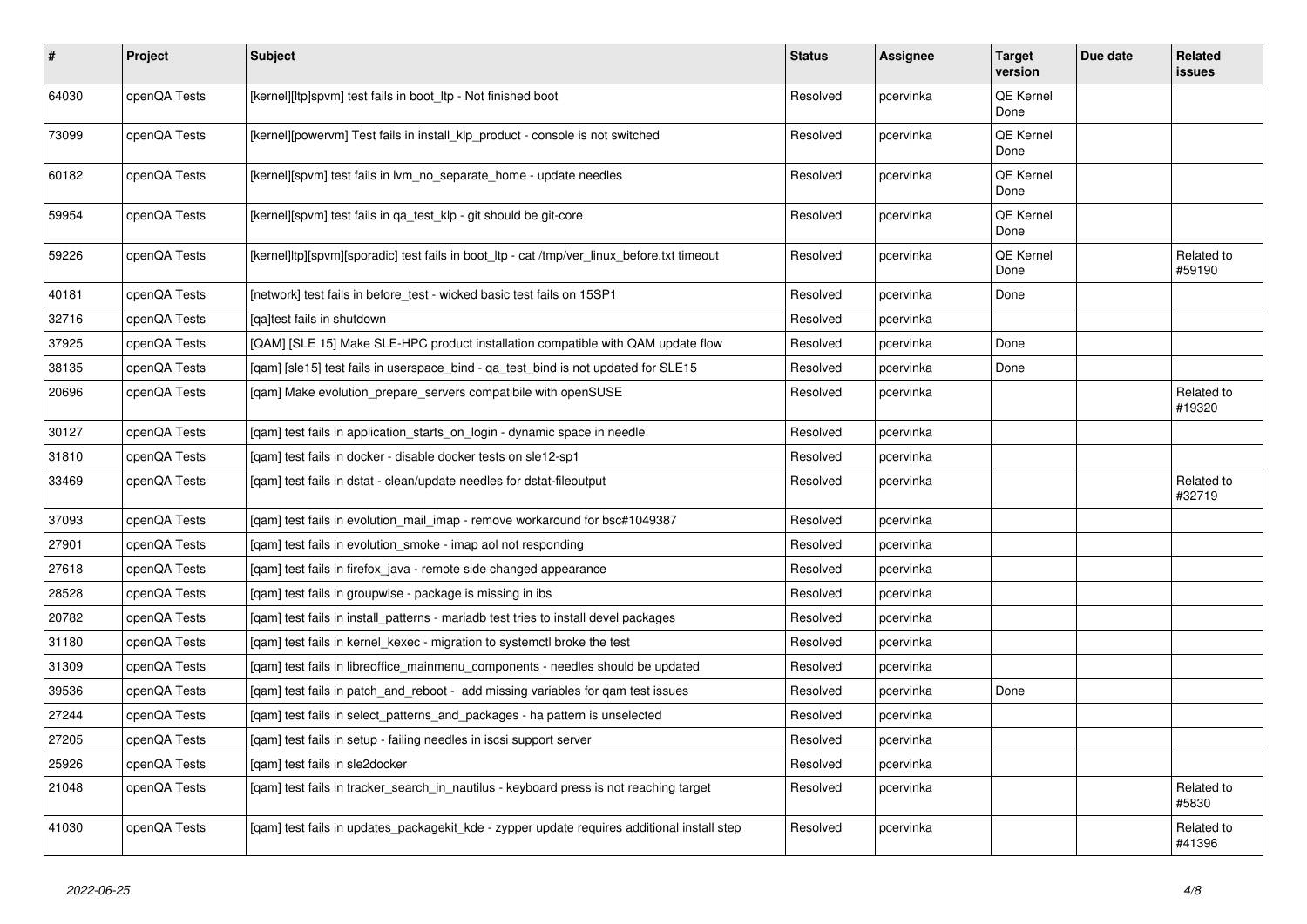| $\vert$ # | Project        | <b>Subject</b>                                                                                                   | <b>Status</b> | Assignee    | <b>Target</b><br>version | Due date   | Related<br>issues       |
|-----------|----------------|------------------------------------------------------------------------------------------------------------------|---------------|-------------|--------------------------|------------|-------------------------|
| 31315     | openQA Tests   | [qam] test fails in wireshark - rm command is not fully typed after alt-f4                                       | Resolved      | pcervinka   |                          |            |                         |
| 30814     | openQA Tests   | [gam] test fails in yast2 ntpclient - log window is not closed                                                   | Resolved      | pcervinka   |                          |            |                         |
| 20716     | openQA Tests   | [qam] test fails in zypper_info triggered on incidents -> needs adaption of pattern match                        | Resolved      | pcervinka   |                          |            |                         |
| 30039     | openQA Tests   | [qam] test fails in zypper_lr_validate - use version_utils instead of utils                                      | Resolved      | pcervinka   |                          |            |                         |
| 50387     | openQA Tests   | [qam][blue] - test fails in updates_packagekit_kde                                                               | Resolved      | pcervinka   |                          |            |                         |
| 50459     | openQA Tests   | [qam][blue][leap] test fails in updates_packagekit_gpk - fail after update                                       | Resolved      | pcervinka   |                          |            |                         |
| 50309     | openQA Tests   | [gam][blue][leap][opensuse] Update online_repos behavior to activate online repositories                         | Resolved      | pcervinka   |                          |            | Blocks #39449           |
| 50045     | openQA Tests   | [qam][blue][sle] - Fix type_password to accept parameters and pass them to the inner call<br>type_string         | Resolved      | pcervinka   |                          |            | Related to<br>#49655    |
| 48524     | openQA Tests   | [qam][ha] Test fails during iscsi client setup - host: command not found                                         | Resolved      | pcervinka   |                          |            | Has duplicate<br>#48302 |
| 33643     | openQA Tests   | [qam][ha] test fails in ha_cluster_init - scp failure                                                            | Resolved      | pcervinka   |                          |            |                         |
| 49217     | openQA Tests   | [qam][kernel][aarch64][sle] kdump is not scheduled for aarch64                                                   | Resolved      | pcervinka   |                          |            |                         |
| 49121     | openQA Tests   | [qam][kernel][multipath][aarch64] Qemu fails setup multipath on qemu_aarch64                                     | Resolved      | pcervinka   |                          |            |                         |
| 40547     | openQA Tests   | [qam][opensuse] test fails in updates_packagekit_kde - job timeout                                               | Resolved      | pcervinka   | Done                     |            |                         |
| 48155     | openQA Project | [qam][tools][kernel] Duplicate bootindex with multiple paths                                                     | Resolved      | pcervinka   |                          |            |                         |
| 51365     | openQA Tests   | [research] Named pipe /dev/sshserial missing lines on first use                                                  | Resolved      | pcervinka   | QE Kernel<br>Done        |            |                         |
| 52409     | openQA Tests   | [sle][kernel][textmode][ppc] test fails in system_role - installation fail during system_role selection Resolved |               | pcervinka   | QE Kernel<br>Done        |            |                         |
| 58871     | openQA Tests   | [spvm][kernel][functional] Shutdown check not implemented for spvm backend                                       | Resolved      | pcervinka   | <b>QE Kernel</b><br>Done |            |                         |
| 59843     | openQA Tests   | [spvm][kernel][openqa] test fails in coredump_collect - multiple select_console fails                            | Resolved      | pcervinka   | QE Kernel<br>Done        |            | Related to<br>#60497    |
| 44696     | openQA Tests   | [qam] test fails in sshd - user password is weak                                                                 | Resolved      | pdostal     |                          |            |                         |
| 32434     | openQA Tests   | [gam] - test fails in sle2docker - docker test suites don't clean images properly                                | Resolved      | pgeorgiadis |                          |            |                         |
| 31657     | openQA Tests   | [qam] test fails in runc - conflict between docker-runc and runc                                                 | Resolved      | pgeorgiadis |                          |            |                         |
| 46895     | openQA Tests   | [qam] test fails in dracut - output not matched on 15SP1                                                         | Resolved      | pstivanin   |                          | 2019-01-31 | Related to<br>#47417    |
| 50243     | openQA Tests   | [kernel] - test fails in trinity - test is not designed to be run on ooo                                         | Resolved      | pvorel      | QE Kernel<br>Done        |            | Related to<br>#50525    |
| 104613    | openQA Tests   | Enable Itp known issues on o3                                                                                    | Resolved      | pvorel      | QE Kernel<br>Done        |            |                         |
| 20980     | openQA Tests   | [gam] test fails in addon products sle                                                                           | Resolved      | riafarov    |                          |            |                         |
| 34288     | openQA Tests   | [gam] test fails in zypper info - zypper info shouldn't be started                                               | Resolved      | riafarov    |                          |            | Related to<br>#32038    |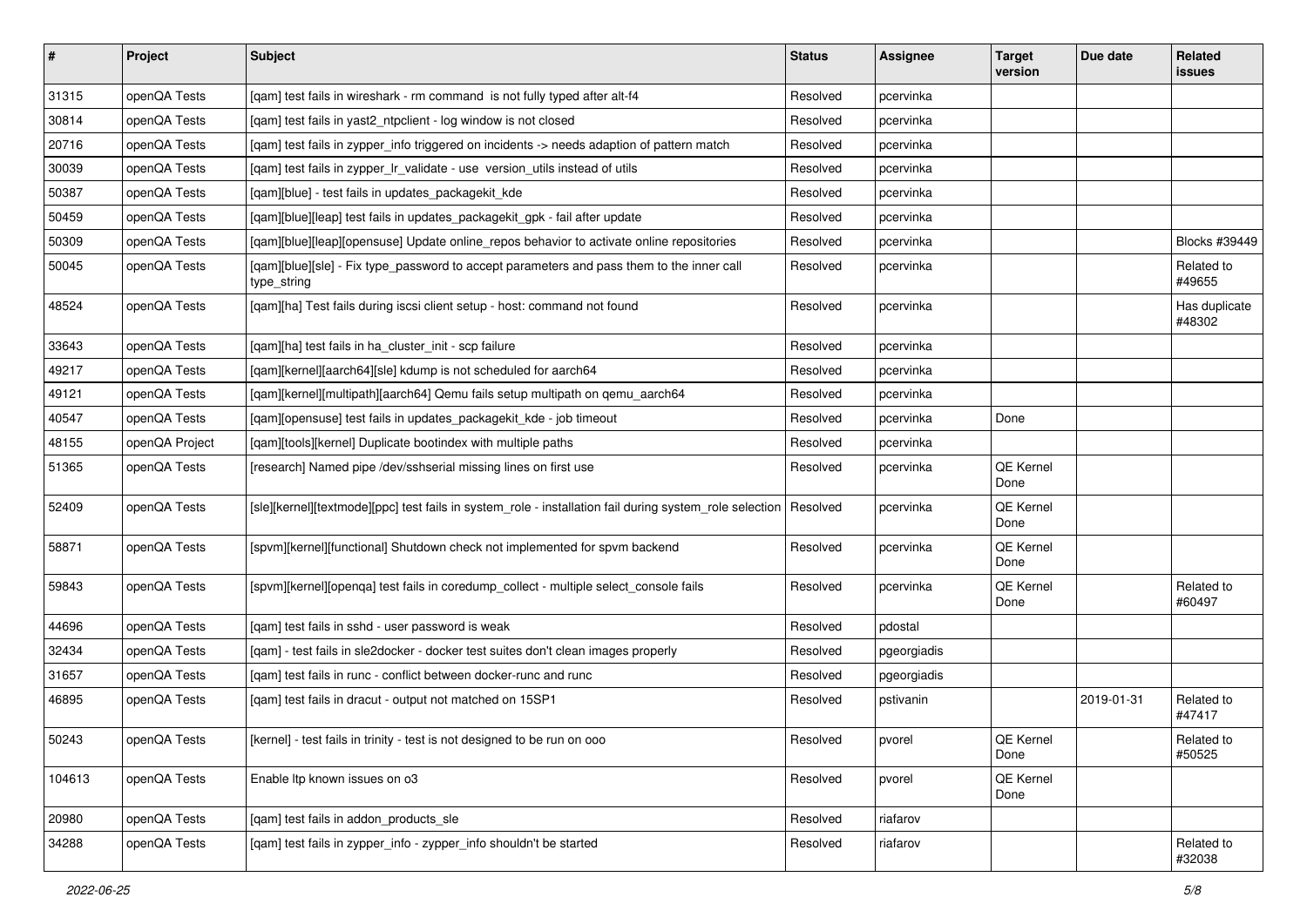| $\vert$ # | Project      | <b>Subject</b>                                                                                                 | <b>Status</b> | <b>Assignee</b> | <b>Target</b><br>version | Due date   | Related<br>issues                                                                                                                                 |
|-----------|--------------|----------------------------------------------------------------------------------------------------------------|---------------|-----------------|--------------------------|------------|---------------------------------------------------------------------------------------------------------------------------------------------------|
| 28015     | openQA Tests | [qam] test fails setup - aplay.pm syntax error                                                                 | Resolved      | riafarov        |                          |            |                                                                                                                                                   |
| 40418     | openQA Tests | [qam][functional][sle] test fails in select_patterns_and_packages                                              | Resolved      | riafarov        |                          |            | Related to<br>#38870                                                                                                                              |
| 46487     | openQA Tests | [qam][functional][y] test fails in select_patterns_and_packages                                                | Resolved      | riafarov        | Milestone 24             |            |                                                                                                                                                   |
| 37979     | openQA Tests | [SLE] test fails in updates_packagekit_gpk - gpk-update-viewer doesn't start                                   | Resolved      | riafarov        |                          |            | Related to<br>#31954                                                                                                                              |
| 49271     | qe-yast      | [qam][newt][yast2-ftp-server] Regression test yast ftp-server                                                  | Resolved      | shukui          |                          |            |                                                                                                                                                   |
| 49277     | qe-yast      | [qam][newt][yast2-http-server] Regression test yast http-server                                                | Resolved      | shukui          |                          |            |                                                                                                                                                   |
| 49283     | qe-yast      | [qam] Regression test yast keyboard                                                                            | Resolved      | simonlm         |                          |            |                                                                                                                                                   |
| 49298     | qe-yast      | [qam][newt][yast2-nfs-server] Regression test yast nfs-server                                                  | Resolved      | simonlm         |                          |            |                                                                                                                                                   |
| 38387     | openQA Tests | [functional][u][sporadic][medium] test fails in gnucash - window is not closed                                 | Resolved      | SLindoMansilla  | Milestone 18             | 2018-08-28 | Related to<br>#38057,<br>Related to<br>#38114,<br>Related to<br>#38702,<br>Related to<br>#39131,<br>Related to<br>#40172,<br>Related to<br>#40319 |
| 27994     | openQA Tests | [qam][expedite][sprint 201711.2] test fails in test setup in bmwqemu.pm                                        | Resolved      | szarate         |                          |            |                                                                                                                                                   |
| 27506     | openQA Tests | [qam] test fails in 1_shim_suite - missing repository on dist                                                  | Resolved      | thehejik        |                          |            |                                                                                                                                                   |
| 49262     | qe-yast      | [qam][newt][yast2-dns-server] Regression test yast dns-server                                                  | Resolved      | tonyyuan        |                          |            |                                                                                                                                                   |
| 49250     | qe-yast      | [qam][newt][yast2-network] Regression test for yast lan command line option                                    | Resolved      | vpelcak         |                          |            |                                                                                                                                                   |
| 21052     | openQA Tests | [qam] test fails in shotwell_export - failure on first launch                                                  | Resolved      | vsvecova        |                          |            |                                                                                                                                                   |
| 40259     | openQA Tests | [qam] test fails in libreoffice_mainmenu_components - needle fail at base-install                              | Resolved      | yuanren10       |                          |            |                                                                                                                                                   |
| 21790     | openQA Tests | [gam] test fails in wireshark - test don't match capturing needle                                              | Closed        |                 |                          |            |                                                                                                                                                   |
| 53165     | openQA Tests | [kernel][installation][lvm] test fails in lvm_no_separate_home - update lvm installation part for<br>sle12-sp5 | Closed        | pcervinka       | QE Kernel<br>Done        |            |                                                                                                                                                   |
| 54416     | openQA Tests | [kernel][ltp] Setup GitLab CI for LTP daily builds                                                             | Closed        | pcervinka       | QE Kernel<br>Done        |            |                                                                                                                                                   |
| 53294     | openQA Tests | [kernel][ltp] test fails in boot_ltp - incorrect kernel name provided                                          | Closed        | pcervinka       | QE Kernel<br>Done        |            | Related to<br>#51743                                                                                                                              |
| 54275     | openQA Tests | [kernel]kotd][ltp][s390x] test fails in install_ltp - failure after install_kotd, console issue                | Closed        | pcervinka       | QE Kernel<br>Done        |            | Related to<br>#54260                                                                                                                              |
| 30514     | openQA Tests | [qam] test fails in java - increase timeout for installation                                                   | Closed        | pcervinka       |                          |            |                                                                                                                                                   |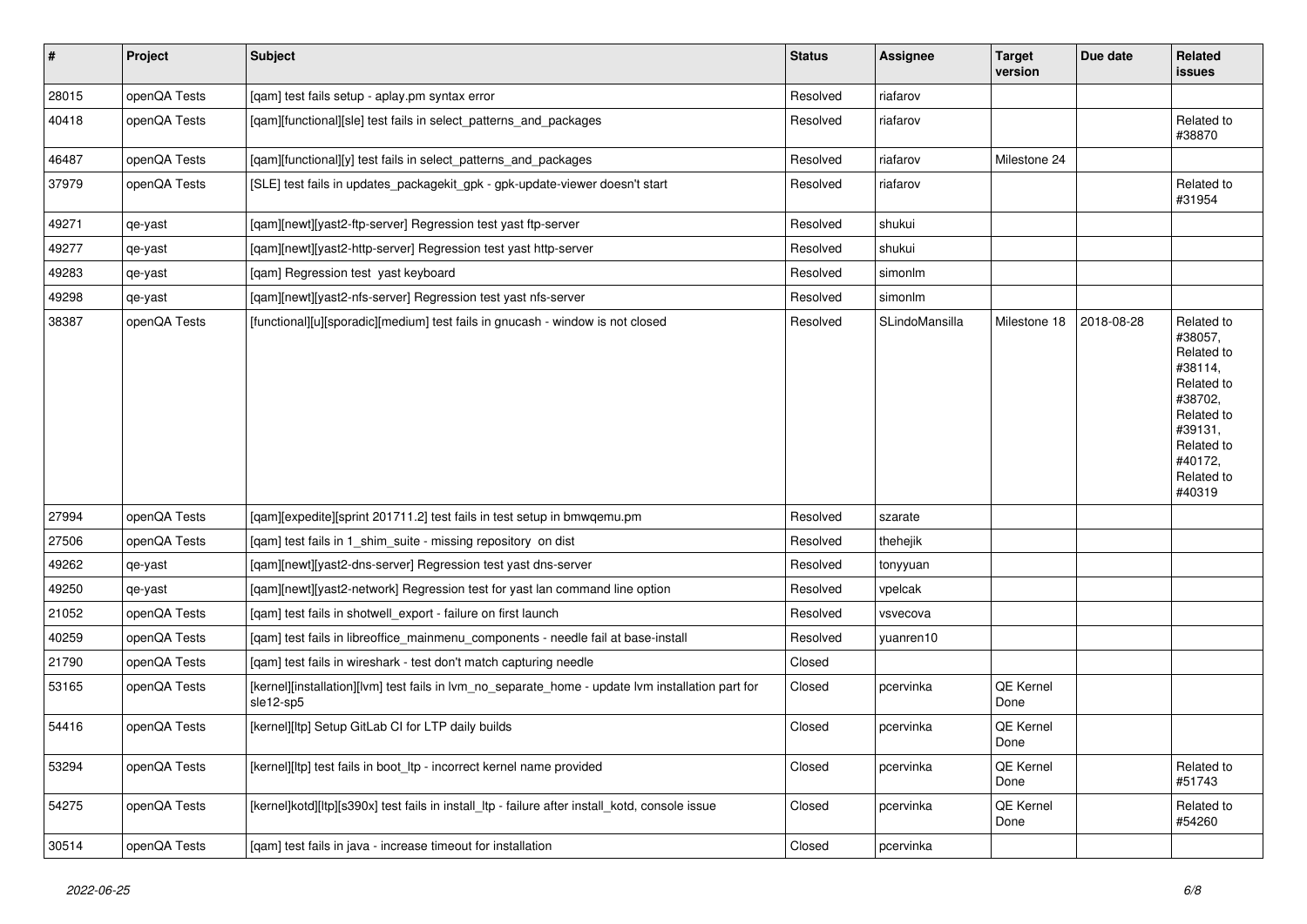| $\sharp$ | Project        | <b>Subject</b>                                                                                                  | <b>Status</b> | Assignee            | <b>Target</b><br>version | Due date | Related<br>issues                             |
|----------|----------------|-----------------------------------------------------------------------------------------------------------------|---------------|---------------------|--------------------------|----------|-----------------------------------------------|
| 55166    | openQA Tests   | [spvm][ppc][serial] test fails in kdump_and_crash - no response from serial                                     | Closed        | pcervinka           | QE Kernel<br>Done        |          |                                               |
| 66007    | openQA Tests   | [kernel] Add ASSET_1 variable back for PowerVM and baremetal jobs                                               | Rejected      |                     | QE Kernel<br>Done        |          | Related to<br>#65627                          |
| 67315    | openQA Tests   | [kernel][blktests] test fails in boot_to_desktop - YAML schedule not ready for s390x                            | Rejected      |                     | QE Kernel<br>Done        |          |                                               |
| 38003    | openQA Tests   | [qam] [sle15] test fails in scc_registration - no candidate needle with tag(s)<br>'scc-module-%REQUIRED_ADDONS% | Rejected      |                     |                          |          |                                               |
| 38183    | openQA Tests   | [qam] [sle15] test fails in userspace_net_snmp - Error opening specified endpoint<br>"udp:localhost:"           | Rejected      |                     |                          |          |                                               |
| 27910    | openQA Tests   | [qam] test fails in patch_and_reboot - many download failures                                                   | Rejected      |                     |                          |          |                                               |
| 21046    | openQA Tests   | [qam] test fails in tracker_search_in_nautilus - keyboard press is not reaching target                          | Rejected      |                     |                          |          |                                               |
| 20720    | openQA Tests   | [qam][aarch64] test fails in install_patterns -> skips over grub2 menue                                         | Rejected      |                     |                          |          | Related to<br>#20174                          |
| 49646    | openQA Tests   | [qam][s390] test fails in installation - system will not boot and login screen is not reached                   | Rejected      |                     |                          |          |                                               |
| 38000    | openQA Tests   | [sle15] [qam] test fails in bootloader_s390 - Could not retrieve required variable REPO_0                       | Rejected      |                     | Done                     |          |                                               |
| 65001    | openQA Tests   | SUT will stay in shutdown after reboot command on s390 svirt backend                                            | Rejected      |                     | QE Kernel<br>Done        |          | Is duplicate of<br>#62240                     |
| 38192    | openQA Tests   | [qam] [sle] test fails in firefox_flashplayer - tracking protection information is present                      | Rejected      | bfilho              |                          |          |                                               |
| 43244    | openQA Tests   | [sle][functional][u] test fails in ntp_client - new test fails on sle15                                         | Rejected      | dheidler            | Milestone 20             |          | Related to<br>#43052                          |
| 49268    | qe-yast        | Regression test yast firewall                                                                                   | Rejected      | <b>JERiveraMoya</b> | future                   |          |                                               |
| 49253    | qe-yast        | [qam] Regression test for yast add-on command line option                                                       | Rejected      | jgwang              |                          |          |                                               |
| 38180    | openQA Tests   | [qam] [sle15] test fails in userspace_systemd - update test suite for sle15                                     | Rejected      | itzhao              |                          |          |                                               |
| 34693    | openQA Tests   | [qam] test fails in install_update - missing INCIDENT_PATCH                                                     | Rejected      | osukup              |                          |          |                                               |
| 60449    | openQA Tests   | [kernel] test fails in kdump_and_crash - test is disabling kdump                                                | Rejected      | pcervinka           | QE Kernel<br>Done        |          |                                               |
| 73207    | openQA Tests   | [kernel] Test fails in tuned - incorrect profile                                                                | Rejected      | pcervinka           | QE Kernel<br>Done        |          |                                               |
| 58295    | openQA Tests   | [kernel][sporadic] test fails in kdump_and_crash - password is entered too early                                | Rejected      | pcervinka           | QE Kernel<br>Done        |          |                                               |
| 59223    | openQA Tests   | [kernel][spvm][sporadic] test fails in boot_ltp - timeout/slow boot                                             | Rejected      | pcervinka           | QE Kernel<br>Done        |          |                                               |
| 38015    | openQA Project | [qam] [sle15] Missing SLE5 iso                                                                                  | Rejected      | pcervinka           | Done                     |          |                                               |
| 41396    | openQA Tests   | [qam] Revise updates_packagekit_kde                                                                             | Rejected      | pcervinka           |                          |          | Related to<br>#41030,<br>Related to<br>#36138 |